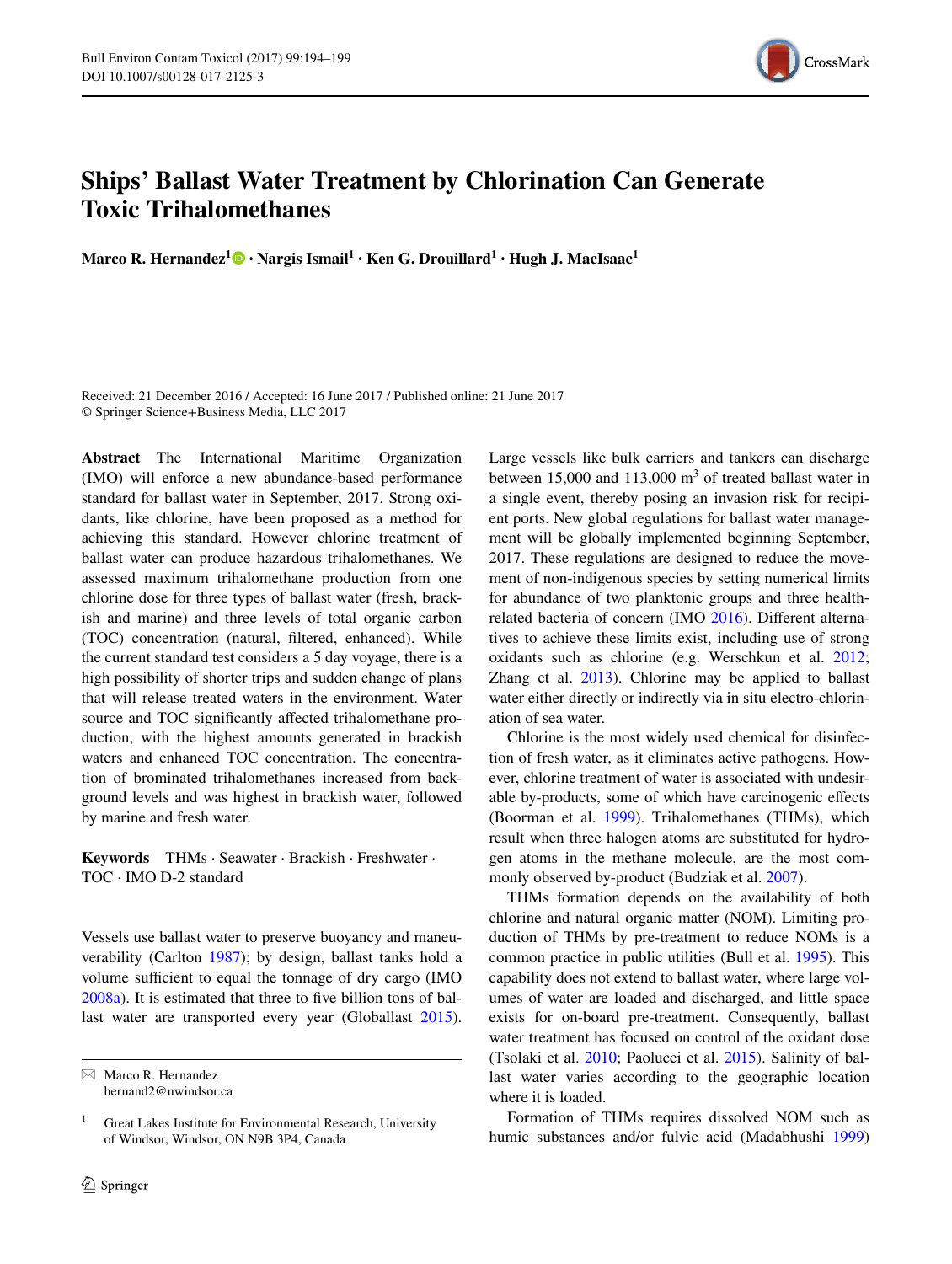and halogens dissolved in water. Both humic and fulvic acids constitute the largest portion of dissolved organic carbon (DOC) in waters. In addition to DOC, natural waters contain particulate organic carbon (POC) produced by plants and animals. The availability of NOM and POC in water plays a key role in the quantity of THMs generated; however, there is a large list of organic compounds that constitute NOM and POC in water, with the compounds varying with the water source (Liu et al. [2015\)](#page-5-11). The sum of DOC and POC equals total organic carbon (TOC) and is typically used as a proxy for the potential reactive pool for THMs generation (Bruchet et al. [1990;](#page-4-1) Singer [1999](#page-5-12)).

THMs are continuously produced if NOM is present and the halogen supply is not exhausted (Stack et al. [2000](#page-5-13)). The most abundant halogen used in ballast treatment is chlorine because it is inexpensive and can be readily added from sources such as sodium hypochlorite (NaClO). If the ballast is fresh water,  $CHCl<sub>3</sub>$  may constitute the most abundant THM, based upon utility plant experience (Ivahnenko and Zogorski [2006](#page-5-14)). However, THMs abundance and composition changes in the presence of bromine. High concentrations of bromine result in brominated THMs even when chlorine is added as the active substance of disinfection (Bull et al. [1995](#page-5-4)). Ballast from brackish and marine waters may produce brominated THMs owing to the higher bro-mine content of these water sources (Ged and Boyer [2014](#page-5-15)). Speciation of THMs occurs when bromine is present in the water, leading to the formation of  $CHCl<sub>2</sub>Br$ ,  $CHClBr<sub>2</sub>$ , and CHBr<sub>3</sub>, with the sum of these plus CHCl<sub>3</sub> equalling total THMS (TTHMs; Singer [1999\)](#page-5-12). The ratio of chlorinated to brominated species can be estimated based on molar ratios and then extrapolated using probability models when analysis is limited to final concentration of TTHMs and not initial doses of chlorine and bromine (Chang et al. [2001\)](#page-5-16).

Here we evaluate potential TTHMs production in ballast water treated with chlorine at doses recommended for use to reduce target organisms in ballast water (see Paolucci et al. [2015\)](#page-5-6), specifically exploring the effects of both water salinity and NOM. Experiments were performed using natural water sources representative of freshwater and brackish waters from shipping ports and marine water derived from a ballast sample. In addition, we augmented samples with humic acids to explore effects of NOM concentration on THM generation.

## **Materials and Methods**

Water samples were collected from two different ports and one vessel according to their salinity as a follow-up to a larger ballast water treatment experiment (see Paolucci et al. [2015\)](#page-5-6). Sampled water included fresh water (0.1 practical salinity units; PSU) from Trois Rivières, Québec and brackish water (11.3 PSU) from Port Alfred, Québec, and marine water (34.0 PSU) was collected from a ballast tank of a general cargo vessel whose water was exchanged in the North Atlantic region (38°08.7′N, 67°23.1′W) according to its ballast water management record. All samples were kept in the dark at 4°C until day of analysis. Water in amber glass bottles at ambient temperature was used hereafter to mimic light exposure in a ballast tank.

The experimental design was full factorial with two fixed factors: source of water (according to salinity) and organic matter content. Three conditions for organic content were tested: (i) natural condition (water as it was collected); (ii) removal by filtration (POC and other suspended solids were removed) with a 0.45  $\mu$ m glass fibre filter; and (iii) enrichment with humic acid (HUMICan 100, Agro-Care Canada) to increase content of TOC to 25 mg  $L^{-1}$ . The resulting  $3\times3$  combinations were prepared in a 500 mL sterilized, amber glass bottle with a Teflon lined cap. Five hundred milliliter were measured with a volumetric flask and dosed (single pulse) to 10 mg  $Cl L^{-1}$  using commercial pool bleach (sodium hypochlorite 10%, Pool Sanitizer, Cul-Mac Industries, Inc., Wayne, MI, USA) at 10% weight-to-weight (w/w) solution. All nine treatments  $(3\times3$  combinations) were analyzed in triplicate (three replicates per treatment) across three time intervals (t1  $\approx$  1 h, t2≈5 h, and t3≈25–26 h) to assess THMs maximum production. TOC was measured prior to incubation using an TOC analyzer (Shimadzu, On-line TOC-VCSH, Kyoto, JP) with a detection limit of 1 mg  $L^{-1}$  and chlorine (estimated detection limit 0.1 μg L−1) using a Hach Pocket Colorimeter™ II (Hach, Loveland, CO, USA).

At sampling, THMs were extracted from water samples using the method of headspace solid-phase microextraction (SPME) followed by analysis by GC-MSD (Stack et al. [2000;](#page-5-13) Zhao et al. [2004](#page-5-17)). A SPME fiber (75 μm CAR/ PDMS, 24 Ga.; Supelco, Bellefonte, PA, USA), mounted in a manual holder, was used to transfer the extracted analytes. The fibre was conditioned at 300°C for 5 min before and after each extraction. SPME extraction was performed by transferring 20 g of water sample from a given incubation vessel into a precleaned amber VOA vial with screw cap and PTFE/silicone septum (EPA VO vials, Supelco part # 23189), containing 7.2 g of NaCl and spiked with a mix of recovery surrogate standard solution containing *p*-bromofluorobenzene and d8-Toluene [CPL-PS-4X, AccuStandard, New Haven, CT, USA (concentration: 2 μg mL<sup>-1</sup>; 10 μL)]. The sample was vortexed for 1 min, following which a SPME needle (protecting fibre) was slid through the pierced septum and into the vial. Needle depth was adjusted to keep the fibre above the liquid layer in the headspace environment. The SPME extraction was initiated after exposing the fibre into the headspace and heating the vial indirectly at  $45^{\circ}C \pm 1^{\circ}C$  with constant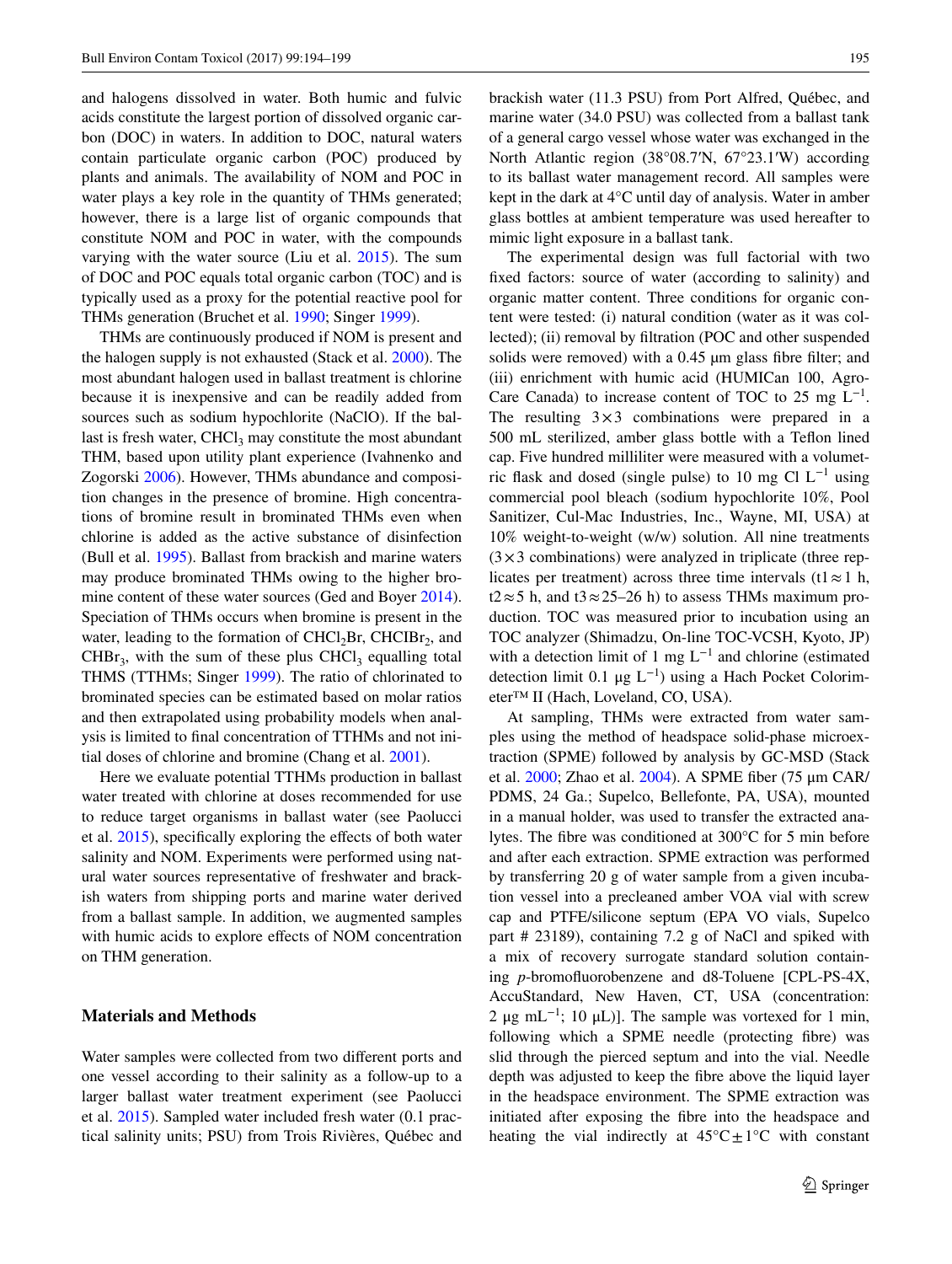stirring at 300 rpm for 20 min. Our methods differed slightly from those of Stack et al. ([2000\)](#page-5-13) and Zhao et al. [\(2004](#page-5-17)), the former because we used moderate stirring for 20 min as opposed to low stirring for a longer period, and the latter because we increased temperature. Volatiles were absorbed/adsorbed to the fibre and concentrated, followed by retraction of fibre into the needle. Thermal desorption of THMs from the fibre occurred when the needle was directly introduced to the GC inlet, followed by the extension of the fibre from the needle and the introduction of the fibre into the hot GC inlet.

Analytes were identified and quantified using a gas chromatograph with a mass selective detector (GC/ MSD) (Hewlett Packard HP 6890/5973, Wilmington, DE, USA) equipped with a capillary column [VF-624 ms; 30  $m \times 0.25$  mm I.D. $\times 1.4$  µm film thickness (Agilent J&W, Santa Clara, CA, USA)]. The inlet was set at 250°C in a splitless mode and carrier gas (UHP) at a flow rate of 0.8 mL min−1 with column head pressure 4.8 psi. The MSD operated in EI SIM mode. Oven temperature was set at 40°C for an initial time of 2.0 min and increased at a rate of 7°C min−1 and held at 130°C for 1.0 min. The total analysis time was 15.86 min with equilibration time at 0.5 min. Calibration was carried out with the same procedure replacing the sample water with 20 mL of buffer solution [sodium chloride  $(360 \text{ g})$  in Milli-Q water  $(1 \text{ L})$  fixed at pH 2.0 with ortho-phosphoric acid (85% weight/weight)].

Known concentrations of THMs were loaded into 20 g of water using the THM standard mix (M-501-10X, Accu-Standard, New Haven, CT, USA) to generate a calibration curve. Method detection limits (MDLs) for the THMs were based on a signal-to-noise ratio (S/N\*5) at low concentration and were between 0.04 and 0.05  $\mu$ g L<sup>-1</sup> for CHCl<sub>3</sub>,

 $CHBrCl<sub>2</sub>$ ,  $CHBr<sub>2</sub>Cl$  and  $CHBr<sub>3</sub>$ . The recovery rate for our surrogate was 94.3%. However, it was not used in MDLs determination because it was within the acceptable range for volatiles.

A univariate general linear model was conducted on the production of TTHMs using two fixed factors (water source and TOC content), and a covariate (time after dose). We also tested for an interaction between the fixed factors. Additionally, we performed an independent sample t-test for TOC content between natural and filtered for all sources of water. All statistical analyses were carried out with IBM SPSS Statistics version 23 (IBM Corp., Armonk, OK, USA).

## **Results and Discussion**

Filtered and natural TOC concentrations were low in both natural and filtered water for fresh and brackish waters, and slightly higher in marine waters (Table [1\)](#page-2-0). There were no detectable concentrations of TTHMs in vessels prior to chlorine addition in vessels (Table [1\)](#page-2-0). Total THM production varied significantly by water source and by TOC content at the outset of the experiment, and by an interaction of these parameters (Table [2](#page-2-1)). Fresh water produced on average less TTHMs than any other source, while marine water produced an intermediate amount of TTHMs and brackish water the highest amount (Table [2](#page-2-1); Fig. [1\)](#page-3-0).

Enrichment of TOC increased TTHMs production for fresh and marine waters but not for brackish water (Table [2](#page-2-1); Fig. [1\)](#page-3-0). Filtering significantly reduced TOC concentration versus natural conditions ( $t=5.17$ ,  $df=16$ , and  $p < 0.001$ ). Although non-significant, filtered samples yielded the

<span id="page-2-1"></span><span id="page-2-0"></span>

| <b>Table 1</b> Mean (SD) total<br>organic carbon (TOC; mg $L^{-1}$ ),<br>pH, salinity (PSU) and TTHMs<br>$(mg L^{-1})$ measured before<br>dosing samples with chlorine | Water source    | Natural    | Filtered          | Enriched            | pH                   | Salinity          | <b>TTHMs</b>      |
|------------------------------------------------------------------------------------------------------------------------------------------------------------------------|-----------------|------------|-------------------|---------------------|----------------------|-------------------|-------------------|
|                                                                                                                                                                        | Fresh           | 15.6(0.8)  | 7.3(0.0)          | 23.9(3.2)           | 8.2(0.2)             | 0.1(0.0)          | 0(0)              |
|                                                                                                                                                                        | <b>Brackish</b> | 11.4(0.4)  | 8.6(0.2)          | 26.1(2.4)           | 7.2(0.2)             | 11.3(0.2)         | 0(0)              |
|                                                                                                                                                                        | Marine          | 18.8(1.8)  | 11.4(0.1)         | 22.1(2.1)           | 7.8(0.1)             | 34.0(0.1)         | 0(0)              |
|                                                                                                                                                                        |                 |            |                   |                     |                      |                   |                   |
| <b>Table 2</b> Mean (SD) production<br>of THMs ( $\mu$ g L <sup>-1</sup> ) in each<br>combination of fixed factors                                                     | Water source    | <b>TOC</b> | CHCl <sub>3</sub> | CHBrCl <sub>2</sub> | CHBr <sub>2</sub> Cl | CHBr <sub>3</sub> | <b>Total THMs</b> |
|                                                                                                                                                                        | Marine          | Enriched   | 0.9(0.3)          | 15.0(0.5)           | 32.9(7.0)            | 545.6 (64.2)      | 581.1 (71.3)      |
|                                                                                                                                                                        | Marine          | Filtered   | 1.3(0.9)          | 5.7(0.6)            | 7.7(10.7)            | 75.7(32.7)        | 86.6 (33.1)       |
|                                                                                                                                                                        | Marine          | Natural    | 0.6(0.1)          | 2.2(0.1)            | 3.4(1.2)             | 57.4 (27.3)       | 61.6(28.6)        |
|                                                                                                                                                                        | <b>Brackish</b> | Enriched   | 2.7(1.4)          | 128.1(5.3)          | 73.5 (11.9)          | 341.8 (27.3)      | 432.2(25.6)       |
|                                                                                                                                                                        | <b>Brackish</b> | Filtered   | 1.6(0.9)          | 21.2(0.4)           | 34.7(6.0)            | 633.4(163.1)      | 672.0(168.1)      |
|                                                                                                                                                                        | <b>Brackish</b> | Natural    | 0.8(0.5)          | 14.7(0.5)           | 28.1(7.4)            | 575.0 (187.5)     | 605.5 (194.2)     |
|                                                                                                                                                                        | Fresh           | Enriched   | 169.8 (73.9)      | 113.0(6.2)          | 14.9(20.4)           | 43.3(65.5)        | 240.5 (67.2)      |
|                                                                                                                                                                        | Fresh           | Filtered   | 31.9(17.5)        | 97.6(4.7)           | 7.4(2.6)             | 25.4(8.7)         | 75.6(21.6)        |
|                                                                                                                                                                        | Fresh           | Natural    | 40.2(21.5)        | 119.4(2.8)          | 10.0(4.0)            | 33.3 (15.0)       | 96.8 (14.7)       |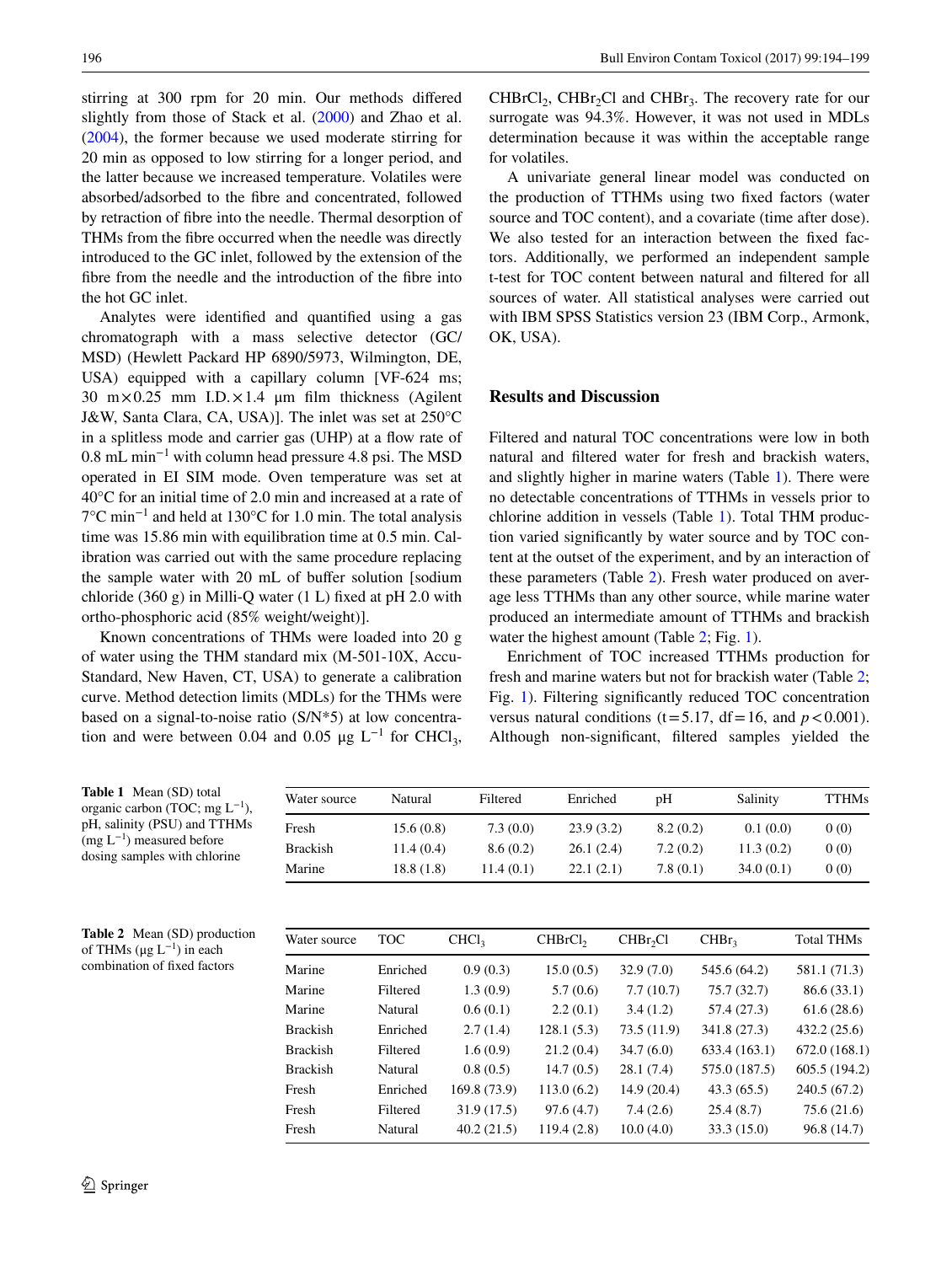

<span id="page-3-0"></span>**Fig. 1** Concentrations of total trihalomethanes (TTHMs; μg L−1) over time for all replicates analyzed. *Individual panels* display water types commonly used as ballast, and the series depict different TOC concentrations



<span id="page-3-1"></span>**Fig. 2 TTHMs** cumulative average and standard deviation ( $\mu$ g  $L^{-1}$ ) for all TOC concentrations and ballast water sources

highest production of TTHMs for brackish water (Table [2](#page-2-1); Fig. [2](#page-3-1)).

TTHMs maximum production was achieved very quickly (i.e. within 1 h) and was sustained over the 24-h follow-up measure in all TOC concentrations for fresh and marine water (Fig. [1,](#page-3-0) right and left panels). Brackish water almost doubled TTHMs in the first hours after dose for natural and filtered concentrations, and sustained the same levels in the enriched concentration (Fig. [1,](#page-3-0) middle panel).

 $CHCl<sub>3</sub>$  was the major constituent of TTHMs in fresh water, whereas brackish or marine water treatments had a higher ratio of brominated to chlorinated species of THMs owing to the very low presence of bromine in fresh water (Table [2](#page-2-1)). Most production in natural or filtered fresh water was by CHBrCl<sub>2</sub> (Table [2\)](#page-2-1). By contrast, marine and brackish water produced more  $CHBr<sub>3</sub>$  but under different conditions, with the former being greatest in the enhanced TOC concentration and the latter in natural and filtered concentrations (Table [2\)](#page-2-1).

The World Health Organization (WHO) limits TTHMs to 200  $\mu$ g  $L^{-1}$ ; with individual conditions for chloroform (CHCl<sub>3</sub>) to 200  $\mu$ g L<sup>-1</sup>, bromoform (CHBr<sub>3</sub>) to 100 μg  $L^{-1}$ , dibromochloromethane (CHClBr<sub>2</sub>) to 100  $\mu$ g L<sup>-1</sup>, and bromodichloromethane (CHCl<sub>2</sub>Br) to 60 μg L−1 (Stack et al. [2000](#page-5-13)). We found concentrations of TTHMs in fresh water ballast for natural and filtered concentrations were well below the 200 μg  $L^{-1}$  limit, and thus compliant with WHO regulations for continental waters (Agus et al. [2009;](#page-4-2) Werschkun et al. [2012\)](#page-5-1). It is likely that a source of fresh ballast water with a maximum TOC concentration of 16 mg  $L^{-1}$  would produce similar or lower concentrations for TTHMs with doses of  $Cl^{-1}$  ≤10 mg L<sup>-1</sup>.

Similarly, we expect that marine water will be below permissible limits set by WHO regulations for TTHMs. However, under conditions of enhanced TOC concentration, we anticipate that production of TTHMs would increase greatly (Table [2](#page-2-1)) and possibly exceed these regulations. Production of TTHMs in enriched marine water was almost ten times higher than in filtered or natural water (Table [2\)](#page-2-1). It is apparent that the largest limiting factor for THMs production in marine ballast water used in this experiment is NOM in the water.

Brackish water produced less TTHMs under enrichment than under natural or filtered conditions. We propose that an inhibitor may have prevented the oxidation process in water collected at Port Alfred. Further, we propose that some macromolecules may sequester chlorine in the natural condition, because filtering removes suspended particles above 0.45 μm in size. It has been documented that ammonia reduced THMs production during chlorination despite the presence of humic substances (Amy et al. [1984](#page-4-3)). High production of TTHMs in brackish versus marine or fresh water has been documented in at least five ballast water treatment systems (OceanSaver, CleanBallast, Greenship, TG, OceanGuard) (Werschkun et al. [2012\)](#page-5-1). Similar results were also found when the OceanGuard system was tested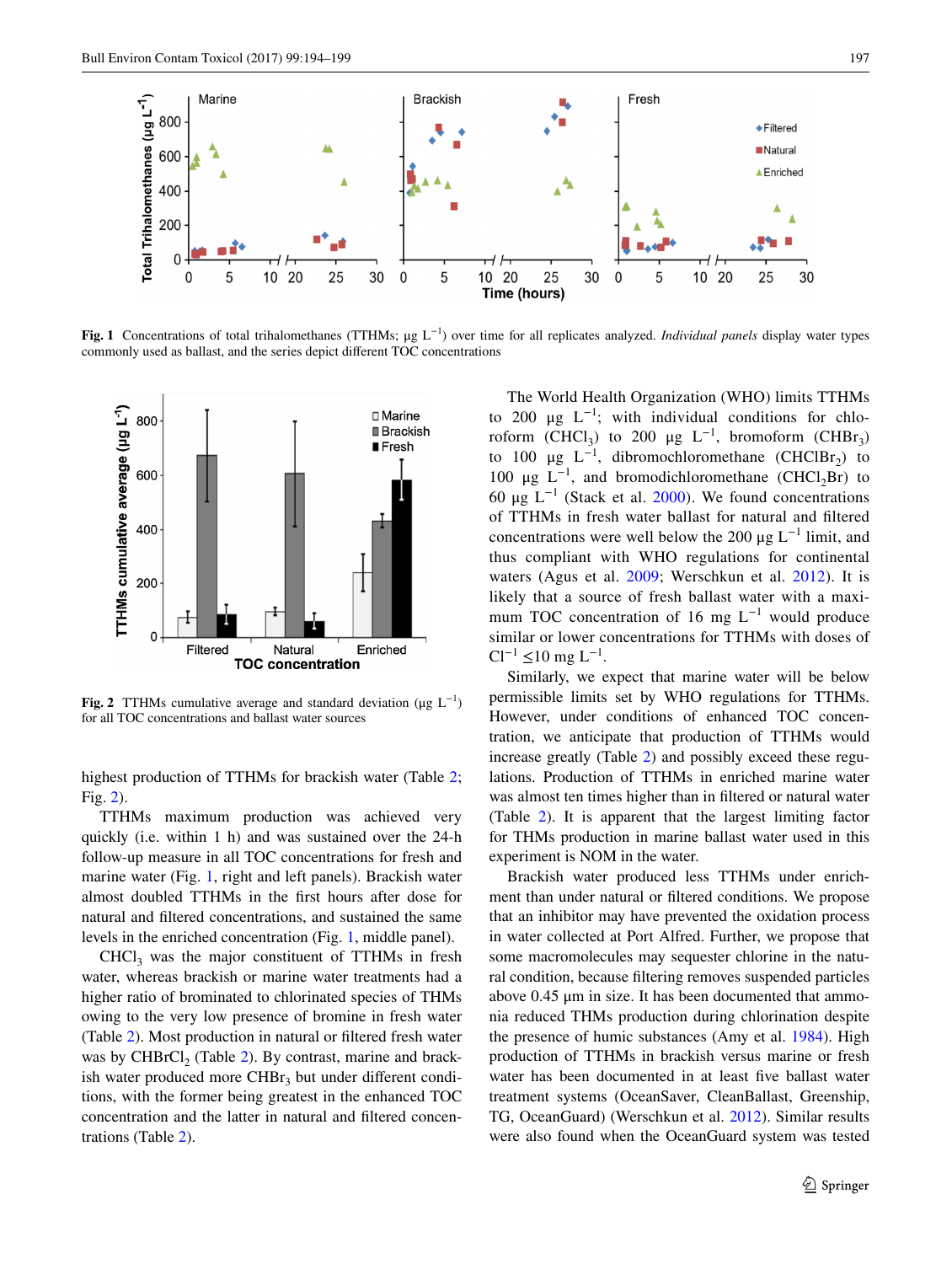on land, with  $CHBr<sub>3</sub>$  accounting for almost 90% of the total 670 μg L<sup>-1</sup> TTHM produced (Werschkun et al. [2012](#page-5-1)).

Experiments with chlorination in marine water, as a means to control biofouling, used doses from 0.5 to 1.5  $\mu$ g  $L^{-1}$  and resulted in TTHMs concentrations of 2.5–18.5  $\mu$ g L<sup>-1</sup> (Boudjellaba et al. [2016\)](#page-4-4). However, the IMO D-2 performance standard targets two planktonic groups that will require a larger dose to achieve lethality in larger organisms (Gregg et al. [2009](#page-5-18)). Our TTHM production results for marine water were an order of magnitude greater than those of Boudjellaba et al. [\(2016](#page-4-4)). Other studies that have evaluated differences in TTHM production using nearshore and deep-ocean waters revealed that TTHM production differed by orders of magnitude, with nearshore water having the highest TTHM production (Fabbricino and Korshin [2005\)](#page-5-19). Werschkun et al. [\(2012](#page-5-1)) reported that three commercial ballast water treatment systems (CleanBallast, TG and OceanGuard), tested with marine water and a lower chlorine dose, experienced TTHMs production just below 200  $\mu$ g L<sup>-1</sup> over a 5 day cycle (as required by IMO G9; IMO [2008b\)](#page-5-20). OceanSaver produced relatively less TTHMs, yielding results similar to ours (Fig. [1](#page-3-0) left panel). Cowman and Singer [\(1995](#page-5-21)) documented a shift of brominated species in disinfection byproducts, where hypochlorous acid continuously integrated bromide into THM formation. The free chloride from the completion of this reaction restarts the process. Marine water produced more TTHMs when enriched compared with fresh water. Symons et al. [\(1993](#page-5-22)) found that chlorine (as low as 3 mg  $L^{-1}$ ) in the presence of precursors (DOC and bromide) in fresh water, will promote production of brominated species until complete exhaustion of one precursor. In contrast, production in fresh water will stop when hypochlorous acid no longer can react with organic matter.

Chlorination is an effective alternative to ballast water exchange under the new IMO ballast water standard. Bench-scale experiments like ours allow inferences to be made regarding patterns and trends, though care must be taken when extrapolating to the field. Paim et al. ([2007\)](#page-5-23) spiked fresh water with humic acids to 23.7 mg  $L^{-1}$  and, using a 5  $\mu$ g L<sup>-1</sup> chlorine dose, reported a maximum production of CHCl<sub>3</sub> of 18  $\mu$ g L<sup>-1</sup>. Our experiments with fresh water, conducted under laboratory conditions and 10 μg  $L^{-1}$  Cl<sup>-1</sup> and 23.9 mg  $L^{-1}$  TOC, revealed much higher production of TTHMs (Fig. [1](#page-3-0)) during the first hours. This large difference might stem from the higher chlorine dose and its apparent immediate impact on  $CHCl<sub>3</sub>$  production. It is apparent that filtering will remove the particulate fraction, yet it had little or a net positive effect on subsequent TTHMs production because the dissolved fraction of organic carbon was involved in reactions that produced TTHMs. Liu et al.  $(2015)$  $(2015)$  observed that only four species of organic carbon (glycolic, alginic, citric, humic acids and urea) enhanced TTHM production. While it will be difficult for crew and port authorities to analyze what species of organic carbon is in the water, the option exists to adjust the dose. In addition, it is possible to track free chlorine in real time using electronic sensors in the tanks (Zimmer-Faust et al. [2014\)](#page-5-24).

This study assessed the importance of ballast water source and its organic carbon content to production of TTHMs. By IMO convention (IMO [2008b](#page-5-20)), analyses of TTHMs are only made during final discharge of ballast water; our study reveals patterns of TTHM production and attenuation prior to discharge. We observed clear differences in TTHM production in brackish, fresh and marine water, which has strong implications for where ballast water should be loaded and its likely generation of TTHMs. Ballast water loaded in freshwater ports - even if TOC load is high – may pose less risk of TTHM production than that loaded in brackish or marine water. However, many global ports are brackish or marine (Werschkun et al. [2014\)](#page-5-25), thus by-product generation of TTHMs may pose a problem, particularly in carbon-enriched marine or filtered brackish water for voyages shorter than 5 days (see guidelines G8 and G9; IMO [2008a,](#page-5-9) [b\)](#page-5-20). Our results suggest that if treated ballast water is discharged within the first 2 days there is a risk of releasing sufficient TTHMs to cause environmental harm.

**Acknowledgements** We thank the captain and crew of the Helen C vessel for allowing us to collect ballast samples during port operations, C. van Overdijik, B. Middleton, S. Collins and S. Jarison for valuable assistance. We also want to thank the editor, Dr. Erin Bennett, and two anonymous reviewers who provided valuable comments to improve this work. This study was funded by a CONACYT graduate scholarship to MRH and NSERC Discovery grant and Canada Research Chair to HJM.

## **References**

- <span id="page-4-2"></span>Agus E, Voutchkov N, Sedlak DL (2009) Disinfection by-products and their potential impact on the quality of water produced by desalination systems: a literature review. Desalination 237:214–237
- <span id="page-4-3"></span>Amy GL, Chadik PA, King PH, Cooper WJ (1984) Chlorine utilization during trihalomethane formation in the presence of ammonia and bromide. Environ Sci Technol 18:781–786
- <span id="page-4-0"></span>Boorman GA, Dellarco V, Dunnick JK, Chapin RE, Hunter S, Hauchman F, Gardner H, Cox M, Sills RC (1999) Drinking water disinfection byproducts: review and approach to toxicity evaluation. Environ Health Perspect 107:207–217
- <span id="page-4-4"></span>Boudjellaba D, Dron J, Revenko G, Démelas C, Boudenne JL (2016) Chlorination by-product concentration levels in seawater and fish of an industrialised bay (Gulf of Fos, France) exposed to multiple chlorinated effluents. Sci Total Environ 541:391–399
- <span id="page-4-1"></span>Bruchet A, Rousseau C, Mallevialle J (1990) Pyrolysis-GC-MS for investigating high-molecular-weight THM precursors and other refractory organics. J Am Water Works Assoc 82:66–74